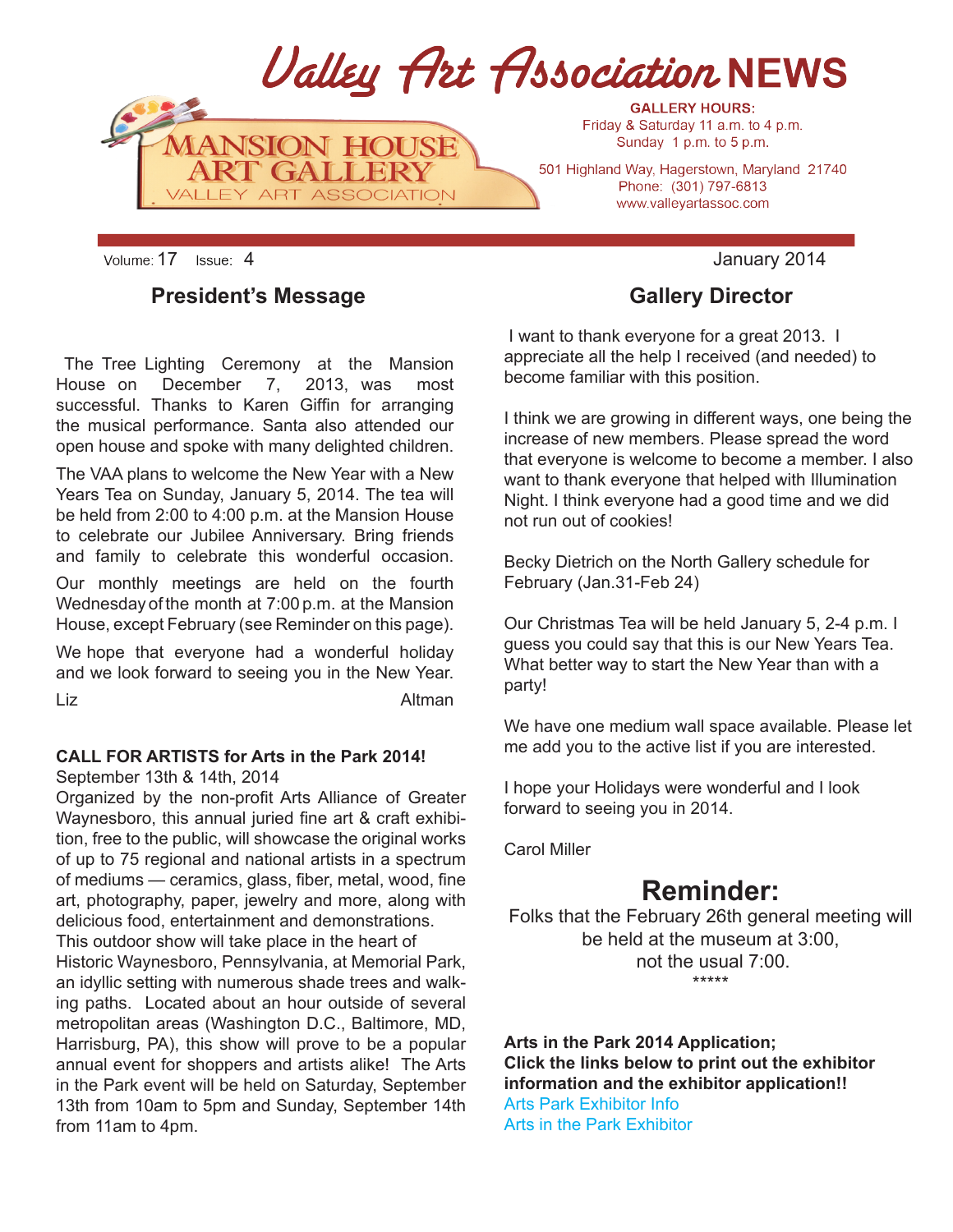## **Washington County Museum of Fine Arts Members**

Please note, our show at the Washington County Museum of Fine Arts will be held February 22 to April 27,

2014. This year's show will be a "little" different with a small "Gem" show featuring works no larger than 12x16 inches including the frame. This means that if you paint an 8x10 canvas, you may use a 2 inch frame, or if you paint a 9x12 inch canvas, you may use a 1 ½ inch frame, etc. To make sure you are within the maximum size required, measure your frame around the outside making sure it does not exceed 56 continuous inches.

Watercolor artists will have to calculate using image size, matt size and frame size. Using a small metal frame might help with this small format. The DEADLINE for entries to be juried will be Sunday, Jan. 5, 2014.

For questions, please contact Marjorie Tressler at marjorietressler@comcast.net or 717-762-6791.

Date for entries to the Mansion House to be juried: DEADLINE, Sunday, January 5, 2014

Date of exhibition: February 22 thru April 27, 2014

Exhibition list due to WCMFA: Friday, January 17, 2014

Delivery to WCMFA deadline: Tuesday, February 18, 2014, by 12 noon

Installation dates: February 18 thru February 21, 2014

Location: Baer Gallery at the WCMFA

## **Oil and Acrylic**

Painting at the Mansion House Art Center, with Marjorie Tressler every 1st and 3rd Wednesday evening, 6:30 to 9pm. Classes will be starting again, January 15. Each session is for 6 weeks and the fee is

\$65.00 per 6 week session.

Students are responsible for their on art materials and Subjects. Students choose to create are whatever

inspires them.

For more information please contact Marjorie at marjorietressler@comcast.net or 717-762-6791.

tiguredrawing Hagerstown Community College



Figure Drawing at Hagerstown Community College

Starting Wednesday, January 15 Janet Siegmann Salter, instructor

Through a combination of lecture and drawing from live models, we explore the human form starting with the skeletal structure and body proportions. Charcoal is the preferred medium, but as the semester progresses, more advanced students are encouraged to use other media.

ART 209 –FIGURE DRAWING Class runs on Wednesdays for 15 weeks 1 – 4:35 p.m. in Kepler 105 ENROLLMENT LIMITED TO 12

For additional information contact JANET SALTER: jsalter@hagerstowncc.edu

OR – REGISTER ONLINE AT www.hagerstowncc.edu/webadvisor

#### **Note:**

Any calls that come into Mansion House concerning Credit Card Machine, banking information, etc. should be referred to Donna Smith, Treasurer.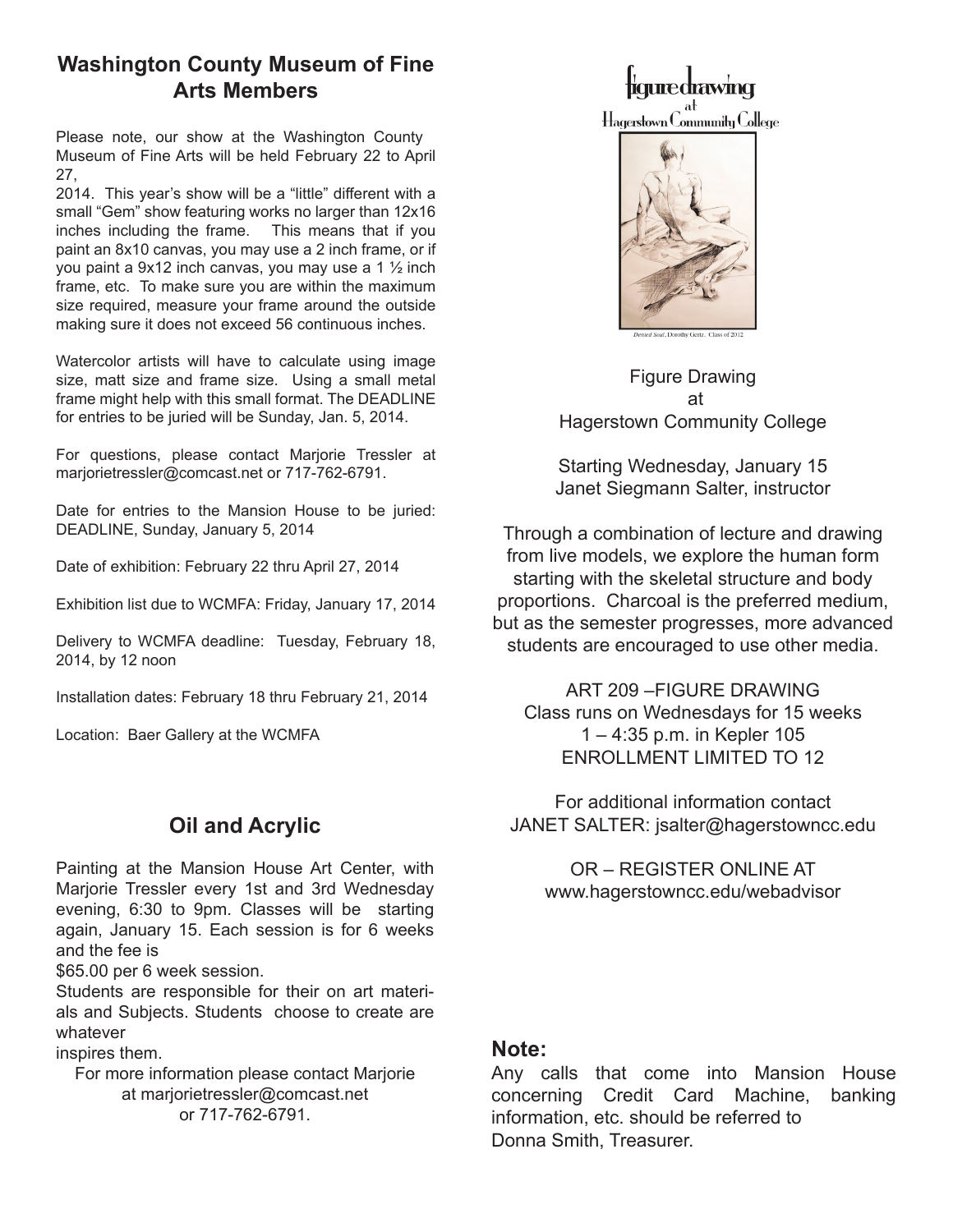#### **Inspiration Tuesdays with Marjorie Tressler**

Dates: Continuous Day: Tuesday Time:10-2pm Location: Mansion House Tuition: Free

Marjorie Tressler is facilitating a weekly painting session in oil, acrylic or mixed media for intermediate or above painters each Tuesday. These sessions are free and open to all members of the VAA. The artists share ideas, experiences, knowledge, and use of materials, some critiques, but most of all inspiration. The artists supply their own materials and still life set-ups etc. The only requirement is the artist needs to be self-motivated and able to work independently. For more information or to sign up, please contact Marjorie directly at

717-762-6791 or marjorietressler@comcast.net.

#### **Wednesday Watercolor Group**

The Wednesday Watercolor Group invites you to join us. We meet every Wednesday from 10 a.m. to 2 p.m. Bring your lunch and watercolors!

For more information, call Audrey Mentzer at 301-739-8112 or Ruth Peyton at 304-274-3465.

## **A Reminder to Gallery Artists**

All gallery members with wall spaces need to sit 8 times per year. Members, who show baskets, pottery, or sculpture, need to sit 2 times per year. Members who show miniatures, shrink wraps and regular members who exhibit in All Member Shows in the North Gallery need to sit 2 times per year with a gallery member.

Please be sure that you have signed up for the appropriate number of days in the Sitters Book. We cannot be open if we don't have sitters.

The Hagerstown Police have asked that we have2 people in the gallery at all times when we are open.

## **Acrylic Painting with Marjorie Tressler**

Dates: September 3 starting for 6 Wednesdays Time:6:30 - 9:00 pm Location: Mansion House Tuition:\$65.00

A beginner/intermediate class is being held the First and Third Wednesday nights from 6:30 to 9:00pm at the Mansion House Art Center. This class will be starting again, Sept. 4, 2013 . Please be prepared to have your own materials. For more information please contact Marjorie Tressler 717-762-6791. Cost \$65 for 6 week course.

#### **REFRESHMENTS -- VAA MEETINGS**

 January -- Christmas Tea (members bring hors d'oeuvres or finger foods)

January -- Bonnie Elgin / Donna Mason

February – Carol Miller

March – Lesley Whalley

April – Donna & Denny Bingaman

May -- Marjorie Tressler

June -- PICNIC

## **Hospital Art In The Hallways**

## **Mertius Hospital**

#### **Waynesboro**

#### **Chambersburg**

**Trish Suder** Feb. Janie Moltrup March March **Audrey Mentzer** 

Jan. Chris & Joan Fries Feb Jean Harshman March **Doretta Wisler** 

Jan. Victoria Hoover Denny Bingaman March Linda Mosemann